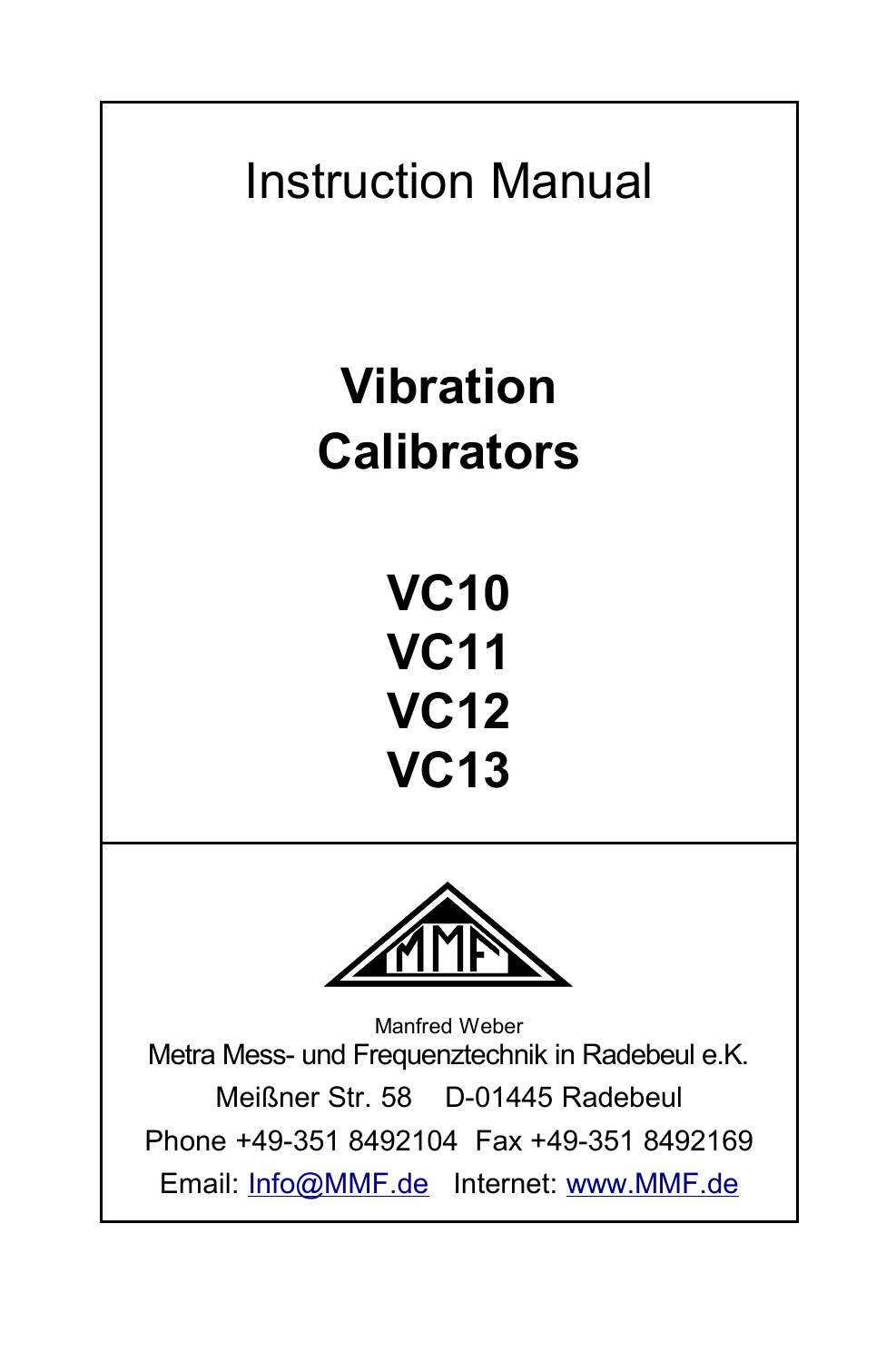Notice: The latest version of this manual can be found at <http://www.mmf.de/produktliteratur.htm>

Specifications subject to change without prior notice.

© 2008 Manfred Weber Metra Mess- und Frequenztechnik in Radebeul e.K.

Jan/ 09 #130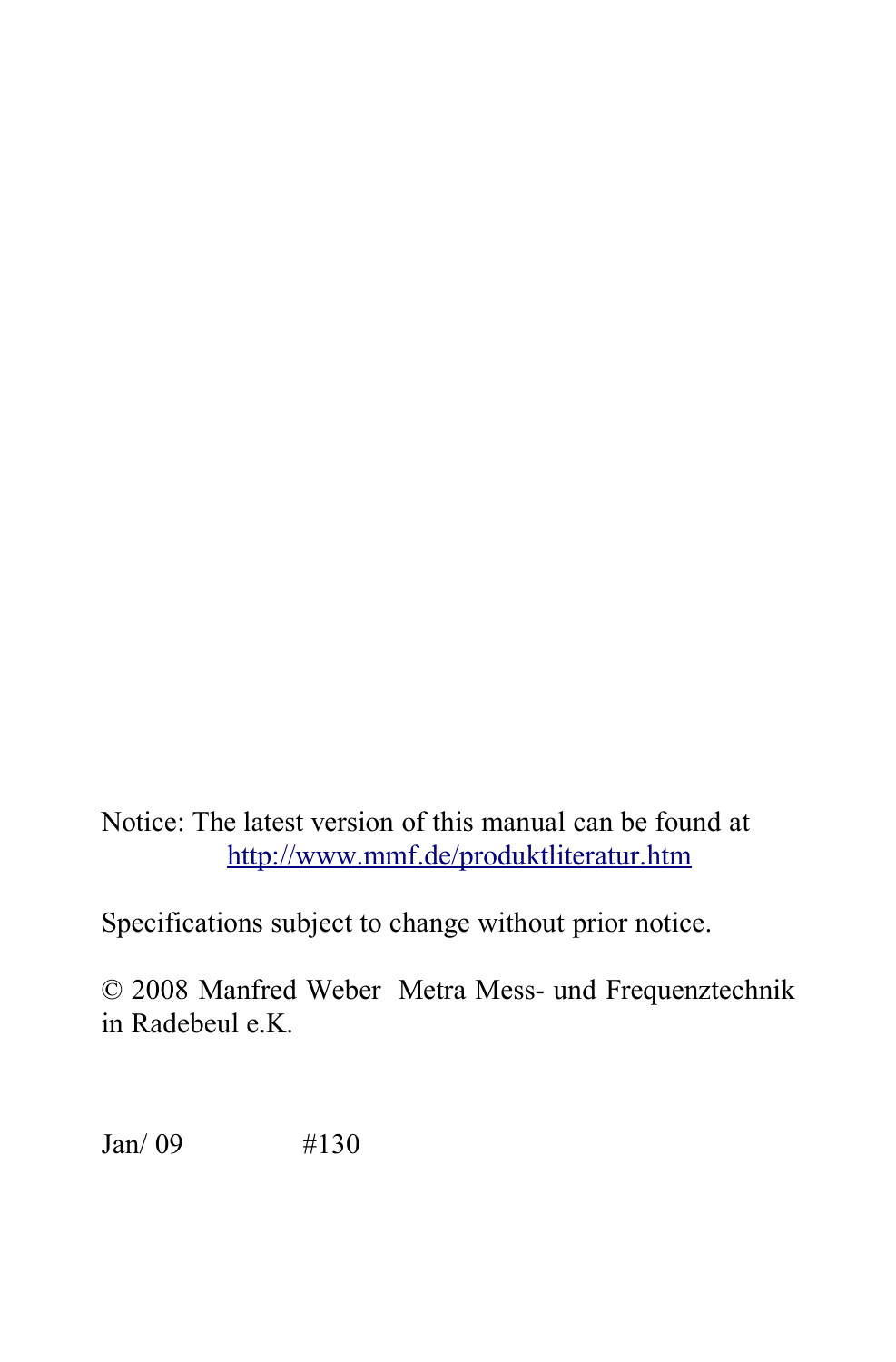## **Contents**

|  | Appendix: Declaration of Conformity |  |
|--|-------------------------------------|--|
|  | Limited Warrant                     |  |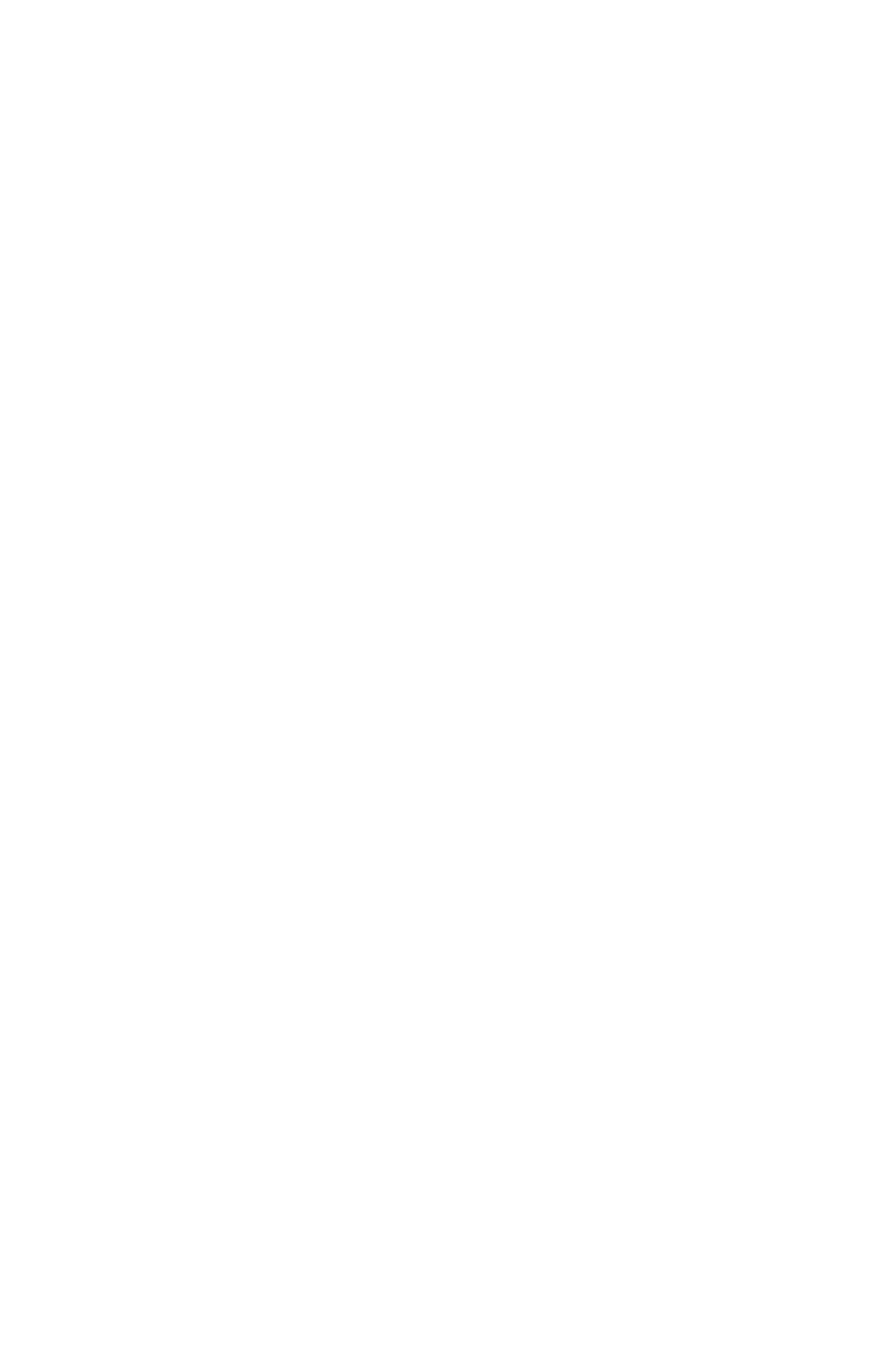

- 1 ON / OFF switch
- 2 Shaker head
- 3 Level check LED
- 4 Battery condition LED<br>5 Slide switch
- Slide switch: calibrator (a) or force source (F) (**VC13**) range 1 g =  $9.81$  m/s<sup>2</sup> or 10 m/s<sup>2</sup> (**VC12**)
- 6 Ground connector (case potential)
- 7 Reference output (**VC13**)
- 8 Force signal input connector (**VC13**)
- 9 Battery charge / power supply socket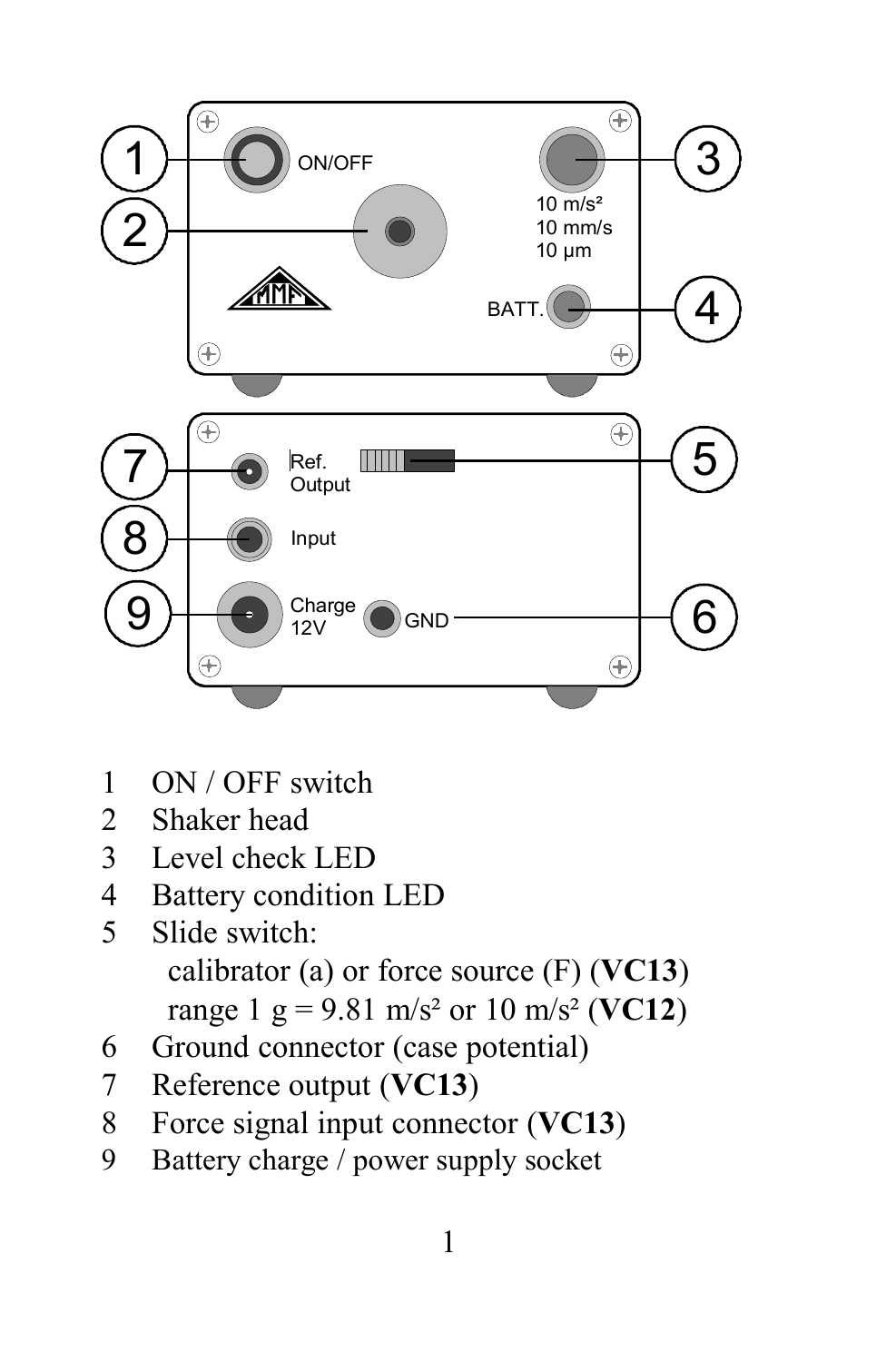*Thank you for purchasing this precise and versatile instrument. In spite of its ease of use, please read the following carefully!* 

# **1. Applications**

- Easy and simple calibration of vibration metering, recording and control equipment
- Regular checks of such devices and installations
- Fault finding

# **2. Properties**

- Handy battery-operated instrument for mobile calibration
- Load-independent RMS vibration level of 10m/s², 10mm/s, 10µm and 1 g = 9.81 m/s², 9.81 mm/s, 9.81 µm (**VC12**)
- Ouartz precise vibration frequency of 159.15Hz (radian frequency of 1000/s)
- Suitable for calibrating objects weighing up to 300g (**VC10**) or 520g (**VC11/12/13**)
- Force source for testing of mechanical structures (**VC13**)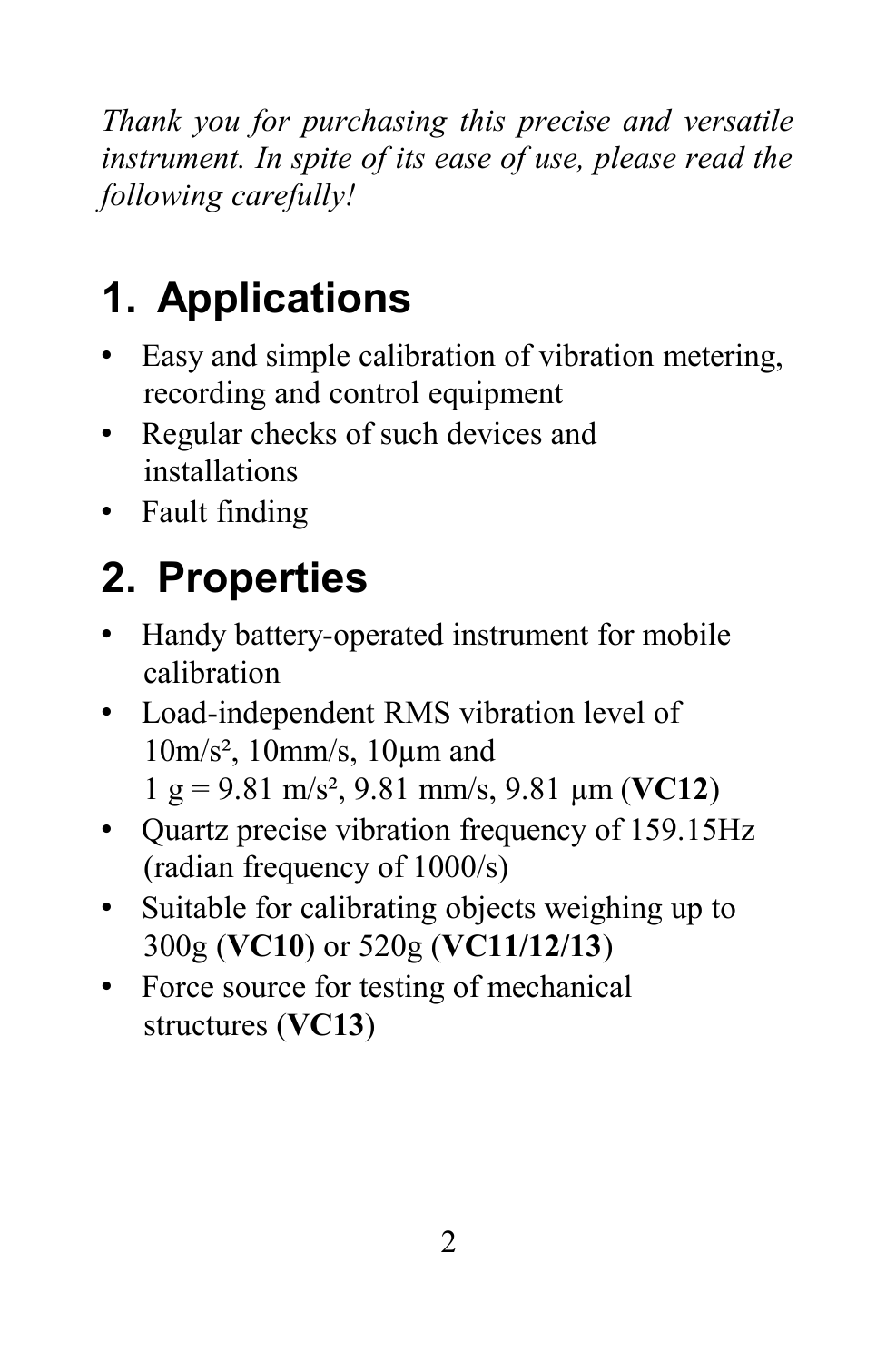The vibration calibrators VC10/11/12/13 generate a mechanical vibration at a crystal-precision frequency and a very stable signal level.

Vibration sensors including connected cables, signal conditioners and readout instruments can be calibrated in acceleration, velocity or displacement units.

A reference accelerometer inside the shaker head and a control circuit keep the vibration level constant and independent of the weight of the attached measuring object.

An LED and a beeper provide monitoring for the exact value to be maintained.

Because of its internal power source, the VC10/11/12/13 are well suited for mobile applications. The rechargeable battery features an automatic switch-off function preventing accidental discharging. The unit comes with an external mains supply allowing both battery-buffered operation and quick battery charging. A two-color-LED indicates its charging or discharging condition.

The plastic carrier case allows convenient handling and safe transport.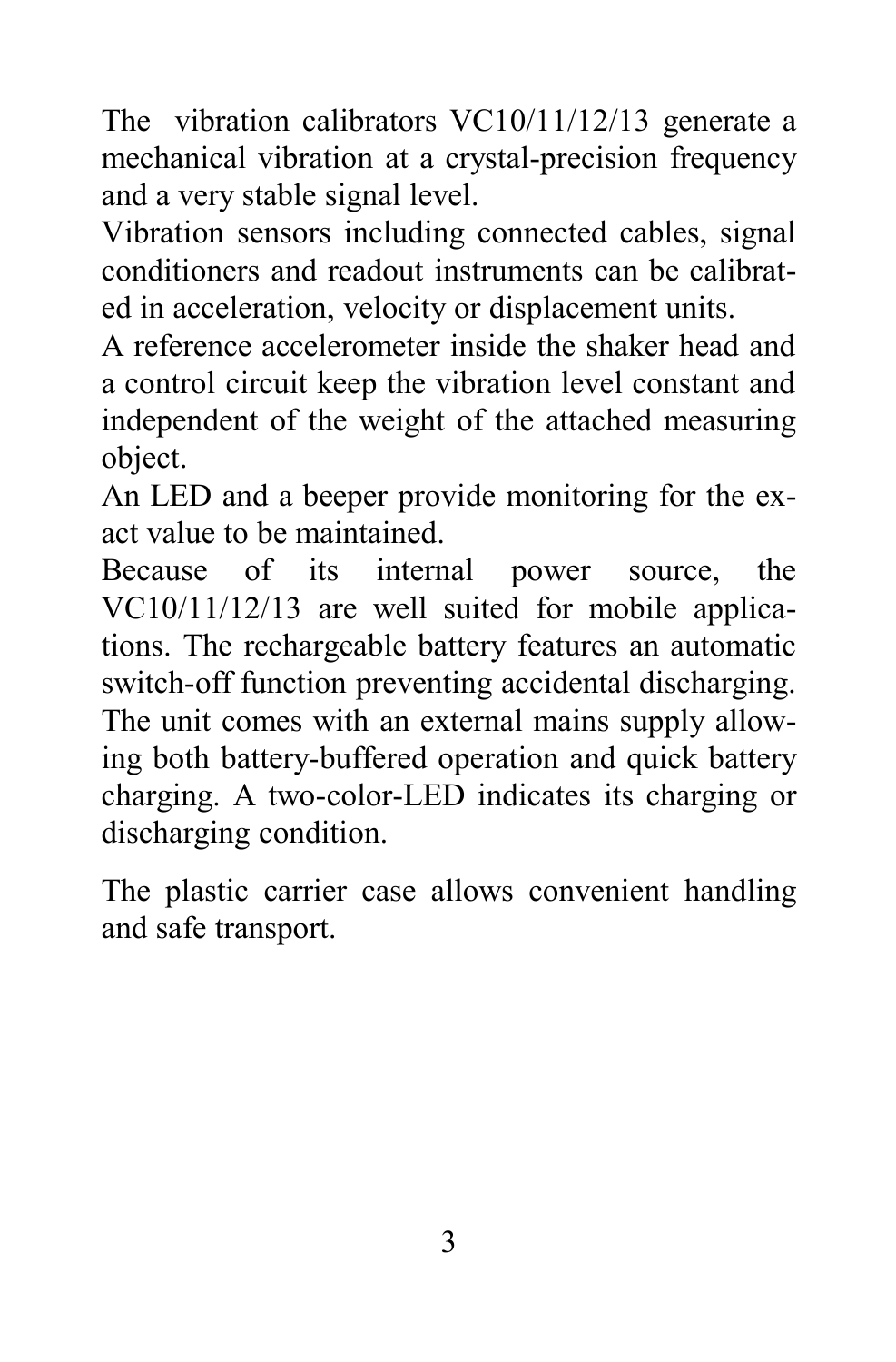## **3. Operation**

#### **3.1. Calibration**

Prior to taking any measurement, use one of the supplied stud bolts or a magnetic clamp to attach the sensor to be calibrated to the shaker head of the **VC10/11/12/13**.

For protecting the shaker head from scratches the supplied protection disk may be used.

For light transducers adhesive wax or double sided adhesive tape can be used for mounting. A flat surface for adhesive mounting can be obtained by using the M5 insulating flange Model 029 which is available from Metra.

Magnetic and adhesive attachment are allowable only for estimate calibrations. Accuracy is guaranteed only for screw attachment.

When mounting the specimen, pay attention to the symmetrical distribution of the object weight. Otherwise the vibrating system may be deflected from its main axis. Especially, when using coupling structures for calibration of transducers, symmetrical attachment becomes very important (for instance at the calibration of the x and y axis of a triaxial accelerometer). In this case it is recommended to use a balance weight as shown in the following illustration: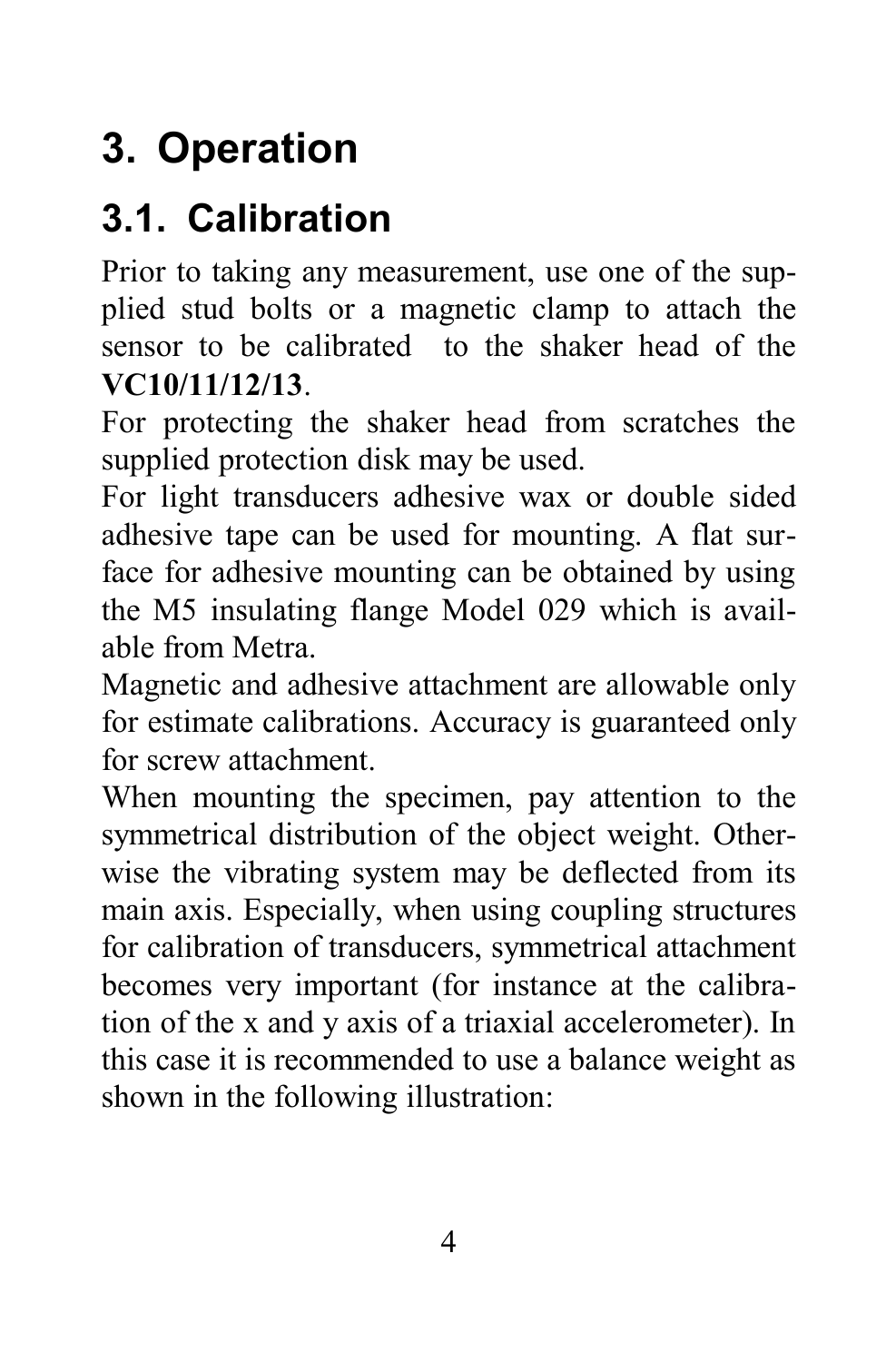

Caused by the suspension system of the shaker head, higher transverse vibrations are generated in horizontal direction than in vertical direction [\(Figure 2\)](#page-8-0). This may be important if test objects with high transverse sensitivity are calibrated.

<span id="page-8-0"></span>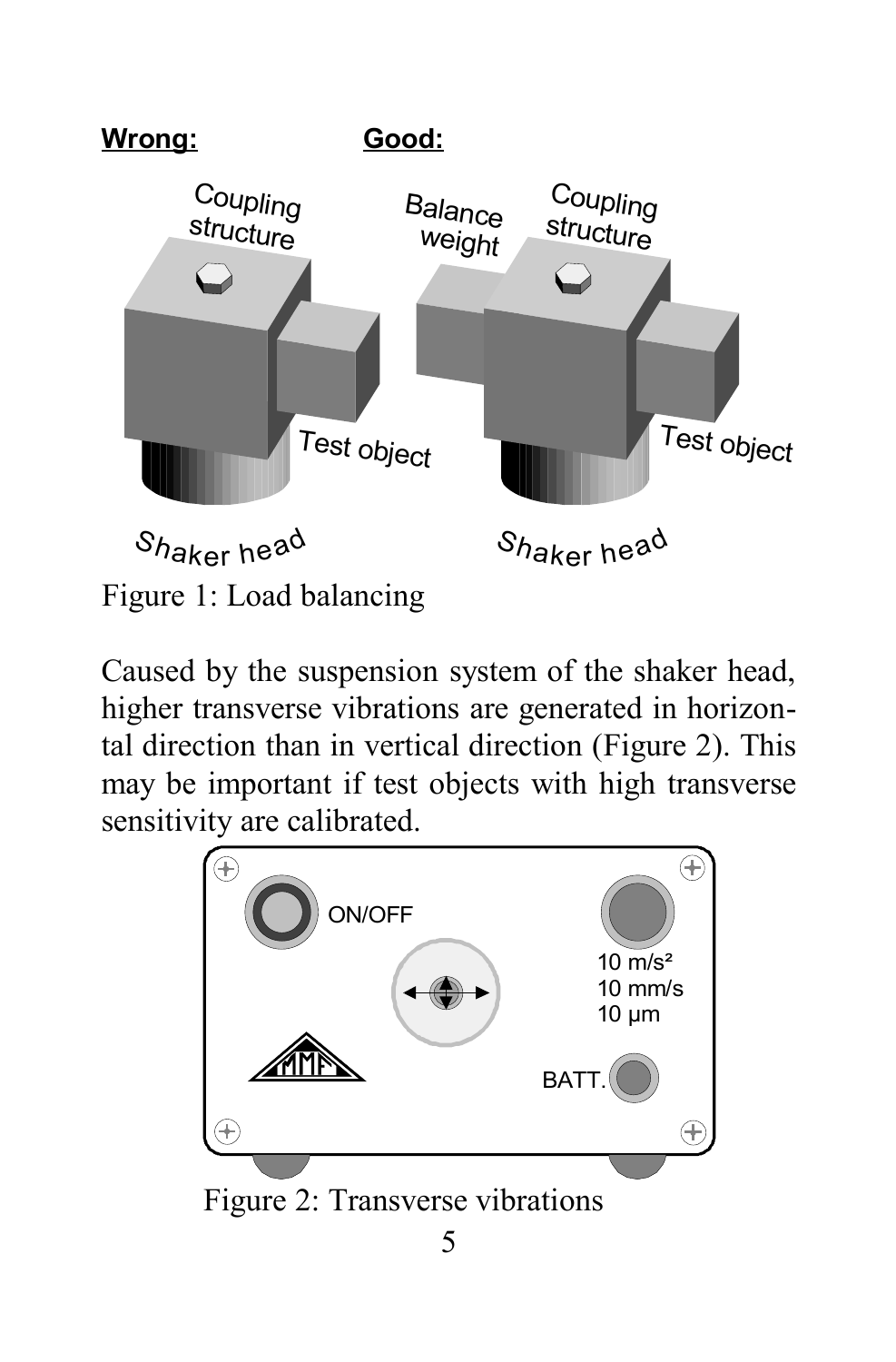F The maximum torque rating of **1Nm** at the shaker head must not be exceeded since this may damage the vibration exciter.

The vibration calibrator can be operated in the following positions:

- standing on its bottom side,
- standing on its rear side,
- hand-held.

Press the **ON-OFF** push-button to switch the calibrator on and make sure the **BATT** LED is flashing green which shows the battery is sufficiently charged. The acoustic level check beeps for some seconds until the nominal value is reached. Also the green level LED **10m/s² 10mm/s 10µm** lights up.

When using a **VC12**, select the vibration level by the switch on the rear panel. The vibration level of 1 g is indicated by a red level LED.

Now you can proceed with calibration.

As soon as reading is over, release the **ON-OFF** push-button to save battery power. Should this be omitted, a timer is provided which switches the calibrator off after 10 minutes. New measurements can be taken by simply pushing and releasing the **ON-OFF** switch.

If the **BATT** indicator starts flashing **red**, the battery is almost empty. Measuring can proceed, however, as long as the level indicator is lit and there is no acoustic signal. A -3 % incremental error of the RMS value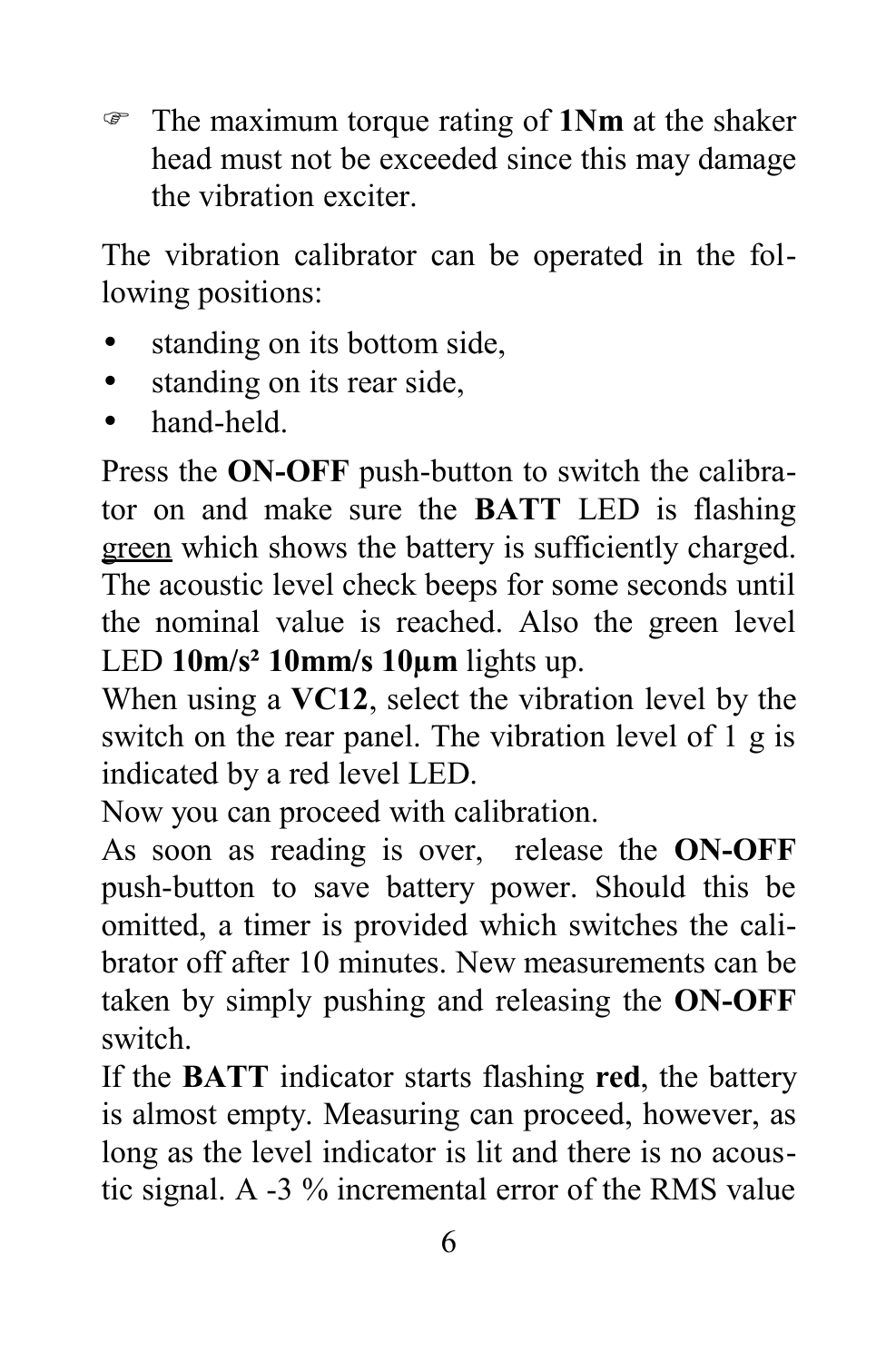may occur with the distortion factor possibly increasing.

The same error occurs for objects exceeding the maximum weight given in the Technical Data chapter. As long as the level indicator is lit and there is no alarm, the incremental error will not exceed 3 % of the RMS value.

The battery can be buffered with a 12 V DC power supply during operation. It is useful to recharge the battery as soon as possible after reading is finished. Constant charging is allowable and desirable.

## **3.2. External Control (VC13 only)**

The vibration system of Model **VC13** can also serve as an externally controlled vibration or force source. This function may be useful, for instance, for vibration tests or resonance detection. It is not intended for calibration purposes.

In position **F** of the selector switch on the VC13 rear panel the internal generator and the level control loop of the calibrator are disabled. The input signal coming from an external generator can be fed into the input connector on the rear panel. It will be amplified by the internal booster and so activate the vibration exciter.

Model VC13 can generate alternating forces in the range of 1 to 5 N at frequencies between 80 and 3000 Hz.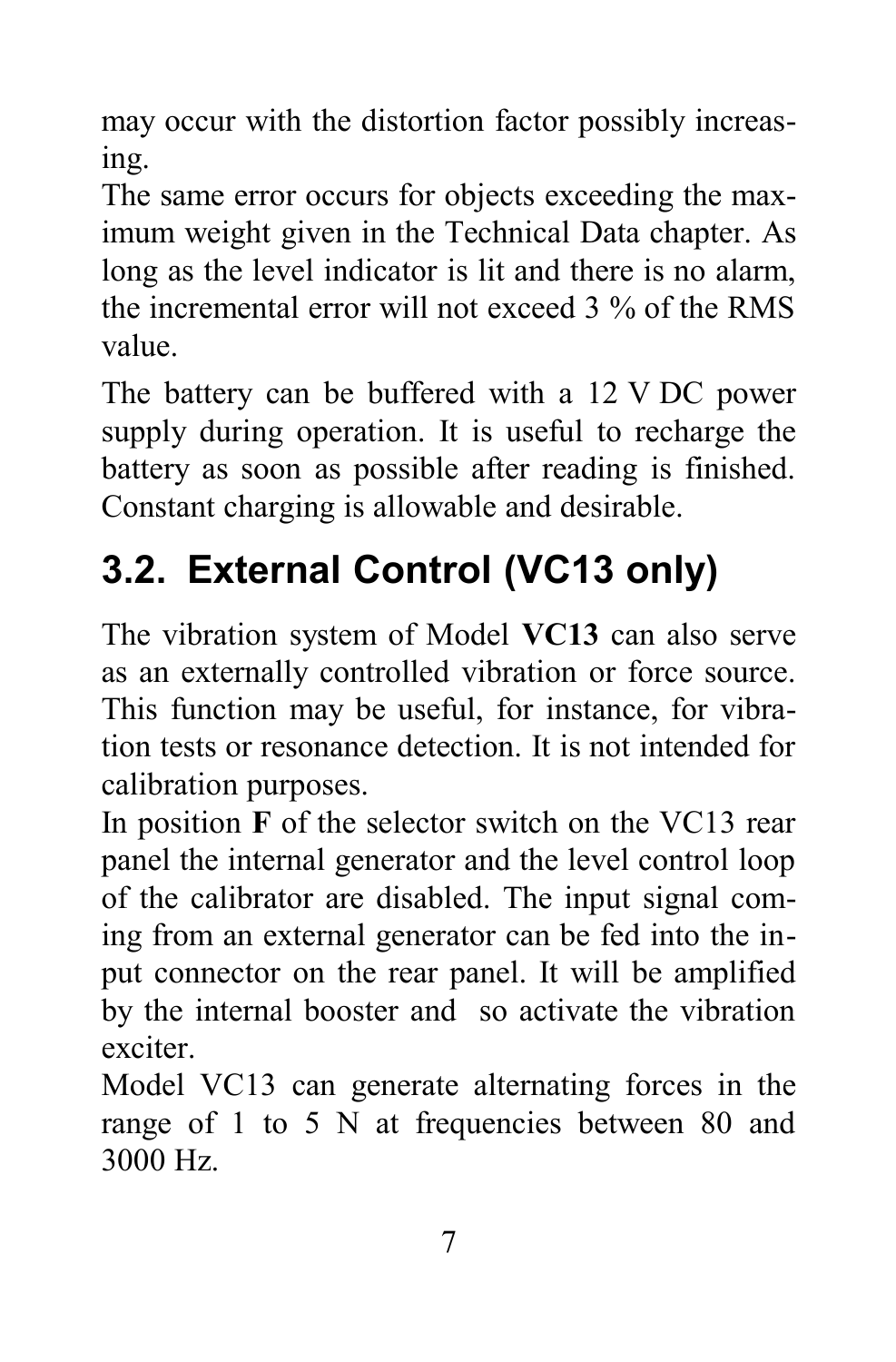The amplified signal of the reference accelerometer inside the shaker head is accessible via the socket **Ref. Output** on the rear panel. It can be used for monitoring and controlling of the shaker magnitude. The sensitivity of the reference output may vary with the specimen. The following table shows individually measured sensitivities at several frequencies for your  $VC13$ 

| VC13 Serial No. <b>Manual Accord Serial No.</b> |                                                                                                                                                        |  |
|-------------------------------------------------|--------------------------------------------------------------------------------------------------------------------------------------------------------|--|
| <b>Frequency</b>                                | Sensitivity                                                                                                                                            |  |
| 80 Hz                                           | $\text{mV}/\text{ms}^{-2}$                                                                                                                             |  |
| 160 Hz                                          | $mV/ms^{-2}$<br>$\mathcal{L}$                                                                                                                          |  |
| 320 Hz                                          | $\text{mV}/\text{ms}^{-2}$<br>$\begin{array}{c} \begin{array}{c} \begin{array}{c} \end{array} \\ \begin{array}{c} \end{array} \end{array} \end{array}$ |  |
| 640 Hz                                          | $mV/ms-2$                                                                                                                                              |  |
| 1200 Hz                                         | $\text{mV}/\text{ms}^{-2}$                                                                                                                             |  |
| 2400 Hz                                         | $\text{mV}/\text{ms}^{-2}$                                                                                                                             |  |

Signal clipping and resonances may lead to a distorted shaker signal. It is advisable to check the signal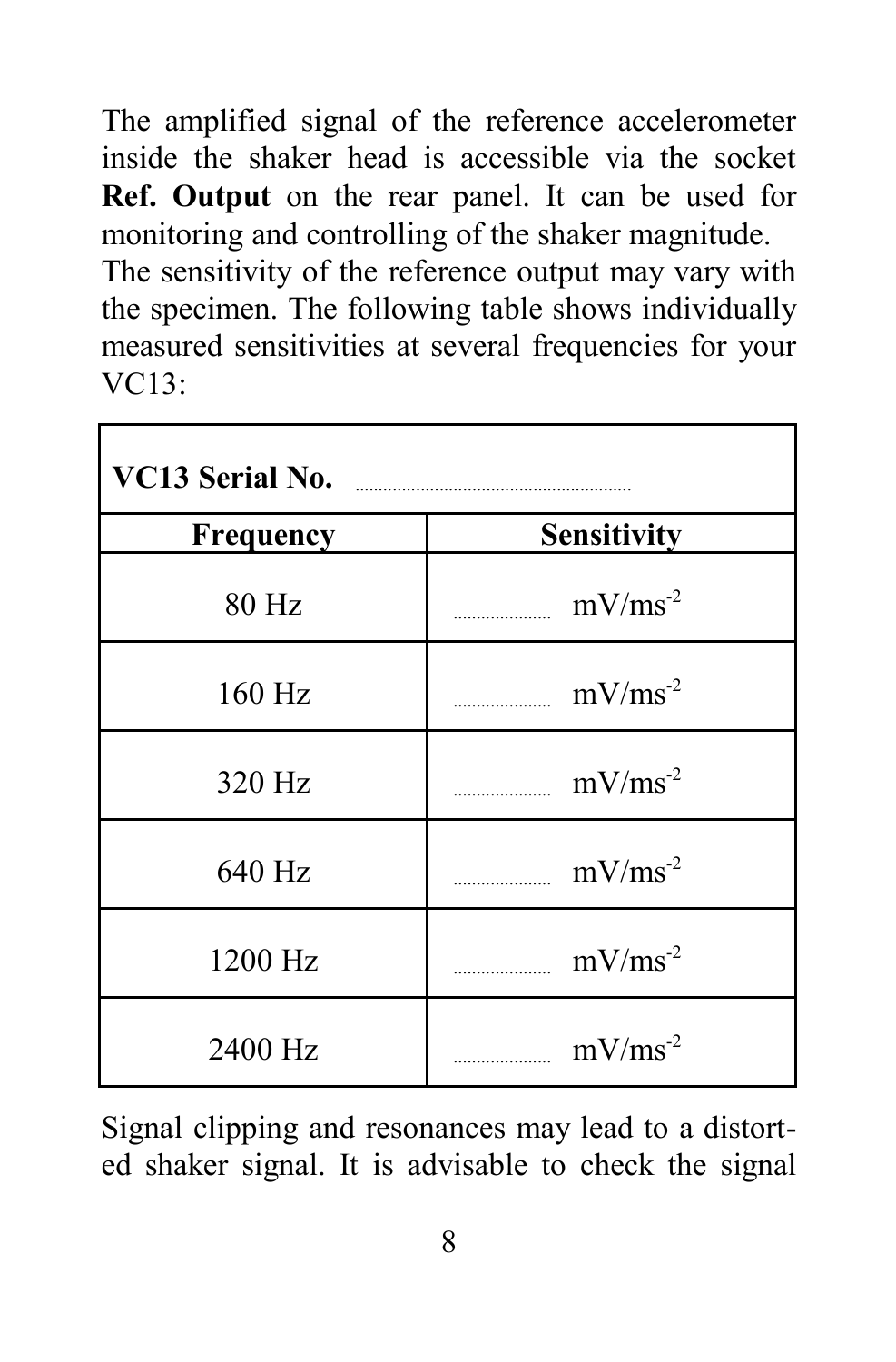shape at the reference output. Distortion usually becomes lower with a lower generator magnitude.

The magnitude of the generated vibration depends on the generator frequency and the mass attached to the shaker head. The resonant frequency of the unloaded vibration exciter is at approximately 150 Hz. The higher the attached mass, the lower the resonant frequency The following diagram shows the frequency response curve at a constant generator input voltage of 10 mV $_{rms}$  for a mass of 50 g and 250 g.



Figure 3: Frequency response curve of VC13

F Please do not exceed the **maximum torque of 3 Nm** and **do not overdrive** the vibration system. The maximum displacement is 0.6 mm. The maximum force at the shaker head must not exceed **25 N**.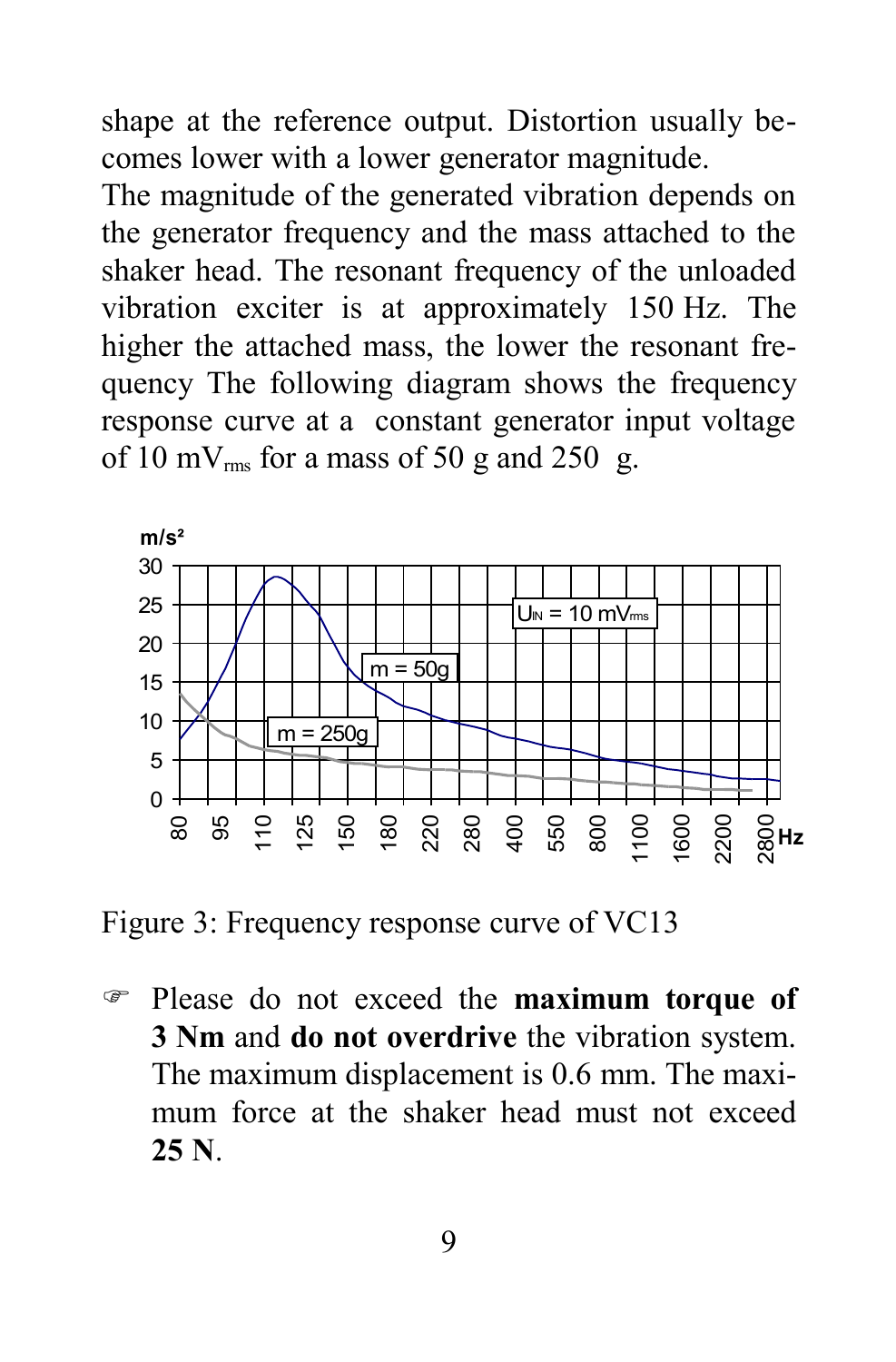F In **calibration mode** (switch position **a**) the cables at the generator input and reference output should be removed to avoid interference.

#### **3.3. Charging the Battery**

To charge the battery, connect the 12 VDC mains plug adapter to the **CHARGE 12V** socket on the back panel.

You may also use any other 12 or 15 VDC power supply, for example a car battery. Connect it to the calibrator by using a 5.5/2.1 mm DIN 45323 plug. The center pin is the positive terminal.

With proper charging voltage polarity, the **BATT** indicator will be red. If the light intensity clearly diminishes, the battery has reached some 90% of its capacity. Increasing charge makes color slowly change through orange to green. Fluttering of the **BATT** indicator does not affect operation. The charging procedure should cover one or two days to completely charge the battery. Permanent charging ensures long life for the battery. The built-in lead accumulator has no memory effect.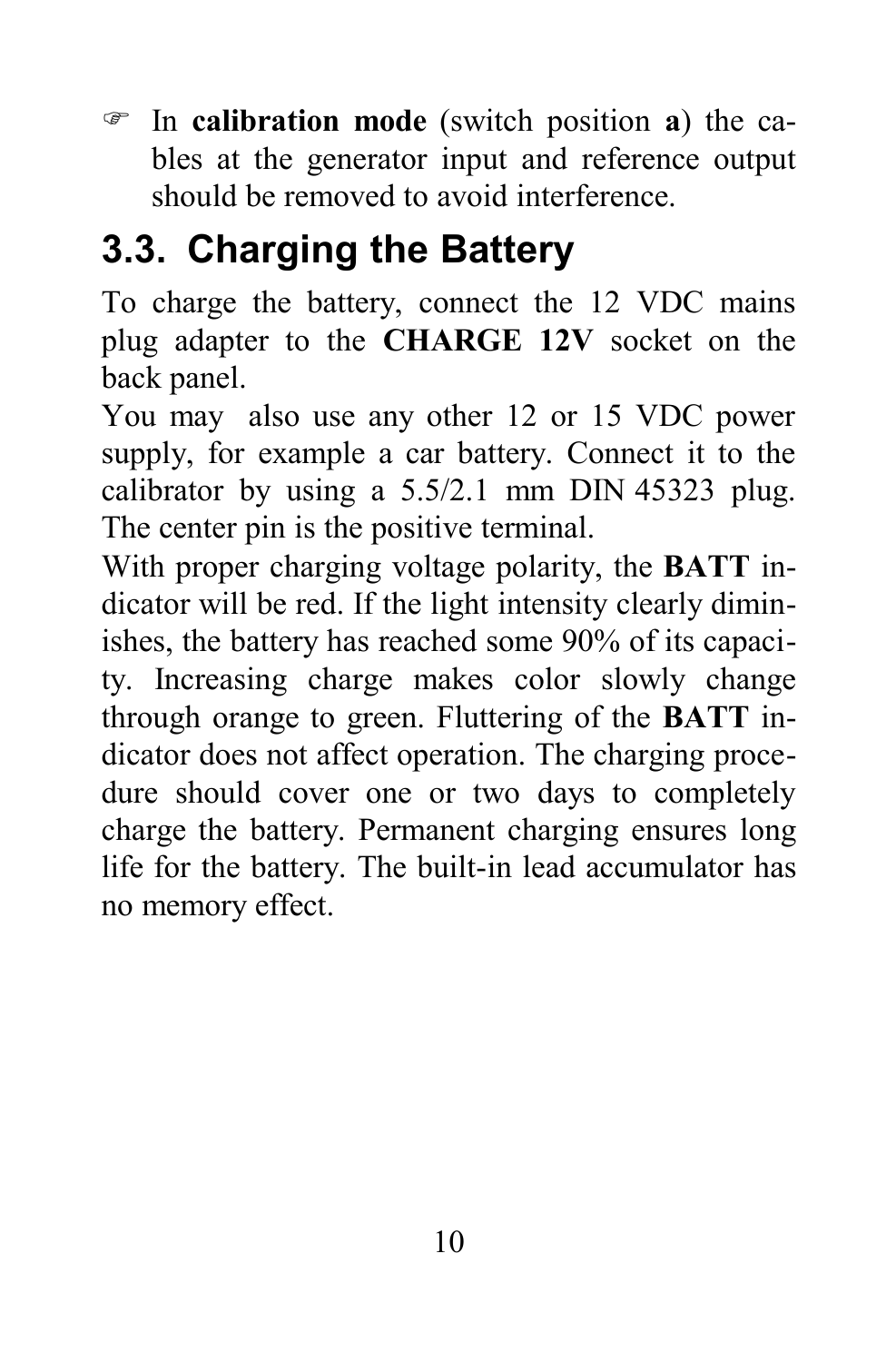## **4. Maintenance**

If constant charging is not possible, and if the calibrator is not used often, the calibrator should be charged for one day once or twice a year.

The built-in accumulator is maintenance-free.

If the typical running time can not be reached at a full charging period, the accumulator should be replaced.

This should be done at the manufacturer's site where also the charging voltage and the vibration values will be rechecked.

### **5. Technical Data**

| Vibration acceleration:<br>VC12 additionally:        |                                          | $10 \text{ m/s}^2$ (RMS) $\pm 3 \%$<br>$1 g = 9.81 \text{ m/s}^2 \pm 3 \%$ |
|------------------------------------------------------|------------------------------------------|----------------------------------------------------------------------------|
| <b>Vibration velocity:</b><br>VC12 additionally:     | 10 mm/s $\pm$ 3 %<br>9.81 mm/s $\pm$ 3 % |                                                                            |
| <b>Vibration displacement:</b><br>VC12 additionally: | $10 \mu m$<br>9.81 um $\pm 3\%$          | $\pm$ 3 %                                                                  |
| All vibration levels given above are RMS values.     |                                          |                                                                            |
| <b>Vibration frequency:</b>                          | 159.15 Hz $\pm 0.05 \%$                  |                                                                            |
| <b>Radian frequency:</b>                             | $1000 \text{/s}$ $\pm 0.05 \text{ \%}$   |                                                                            |
| Level control:                                       | LED / beeper                             |                                                                            |
| <b>Threshold of</b><br>level control:                | $\pm$ 3 % error                          |                                                                            |
| . .                                                  |                                          |                                                                            |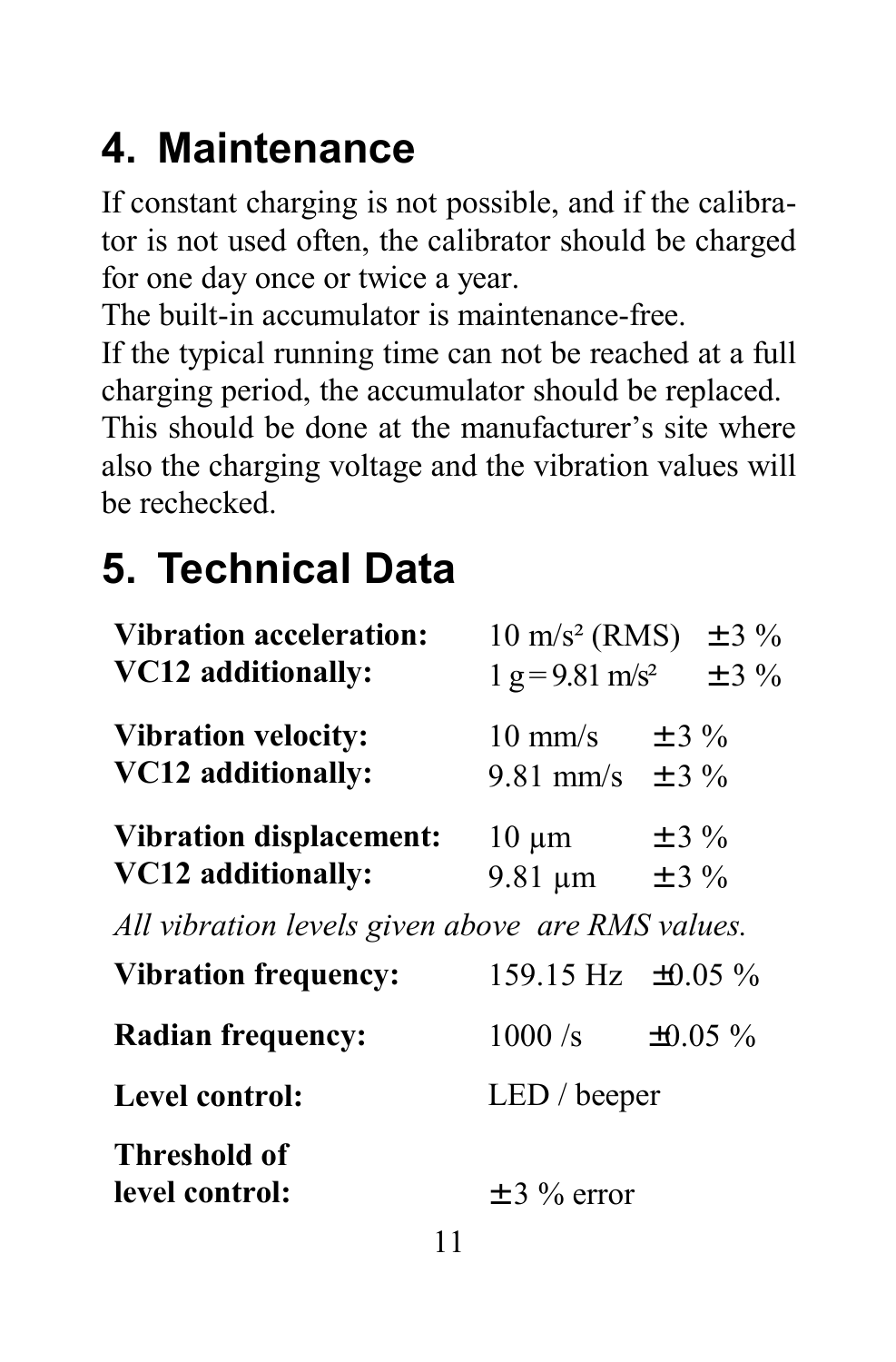| <b>Settling time:</b>                                      | <10 s                                                                                         |  |
|------------------------------------------------------------|-----------------------------------------------------------------------------------------------|--|
| Maximum weight of test object for accuracy<br>given above: |                                                                                               |  |
| VC10<br>VC11/12/13                                         | 300 g<br>520 g                                                                                |  |
| Vibration system:                                          |                                                                                               |  |
| <b>Dynamic force:</b>                                      | 10 <sub>N</sub>                                                                               |  |
| <b>Maximum static force:</b>                               | 25 N                                                                                          |  |
| <b>Maximum torque:</b>                                     | 3 Nm                                                                                          |  |
| <b>Nominal torque:</b>                                     | 1 Nm                                                                                          |  |
| <b>Maximum transversal</b><br>force:                       | $30$ Nm                                                                                       |  |
| Mounting of test object:                                   | magnetic clamp,<br>M5 thread                                                                  |  |
| Stud bolt adapters:                                        |                                                                                               |  |
| Force source (VC13):                                       |                                                                                               |  |
| <b>Frequency range:</b>                                    | 80  3000 Hz                                                                                   |  |
| <b>Generator input:</b>                                    | 3.5 mm earphone<br>socket (mono)<br>$U_{IN}$ < 0.1 V<br>$R_{\text{IN}} = 100 \text{ k}\Omega$ |  |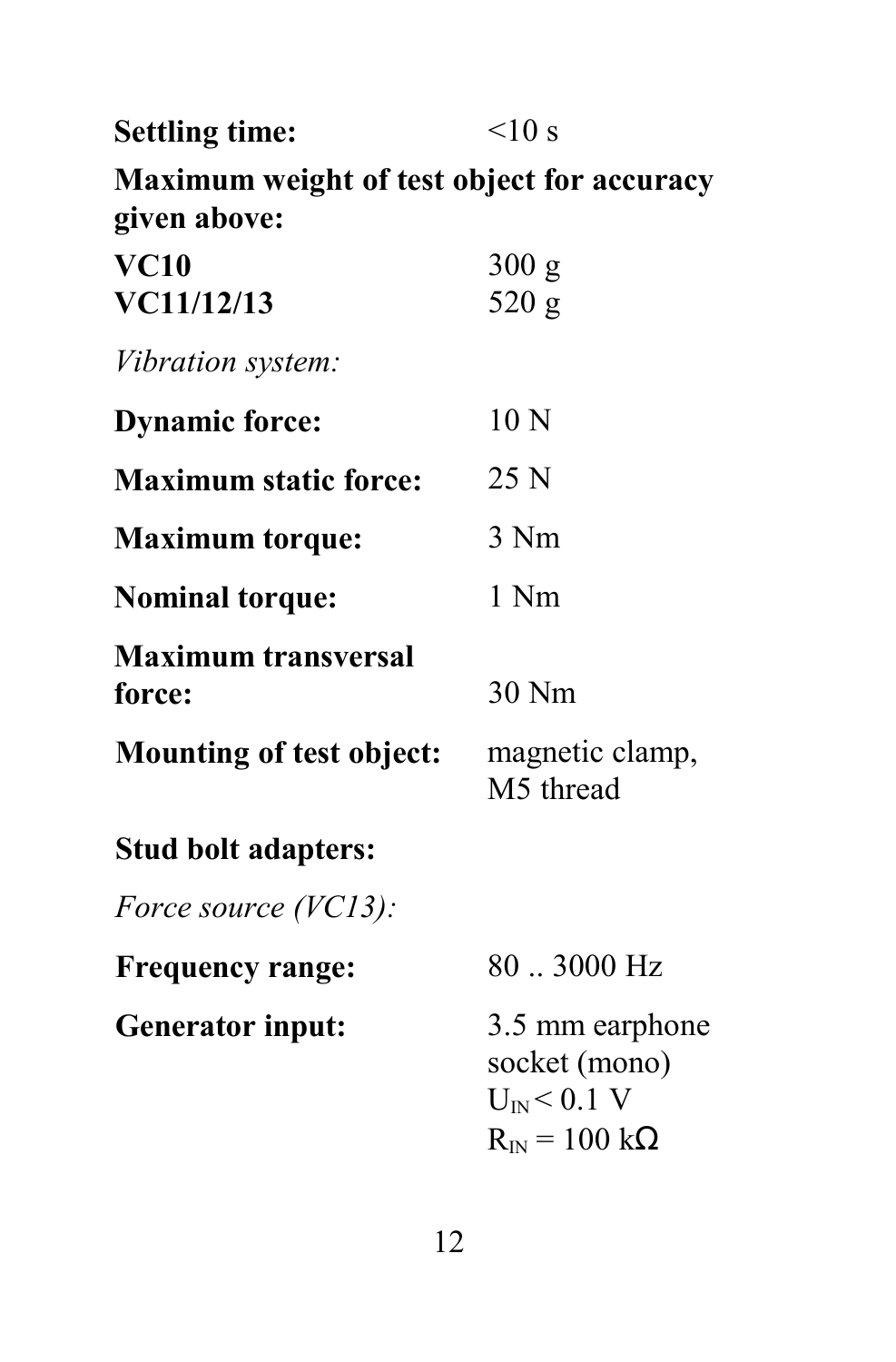| Reference output:                                       | socket type LEMO 00<br>$U_{\text{OUT}}$ < 5 $V_{\text{rk-k}}$ , via 1 µF |  |
|---------------------------------------------------------|--------------------------------------------------------------------------|--|
| Temperature range for :<br>3 % accuracy<br>5 % accuracy | 10.40 °C<br>$-10.55$ °C                                                  |  |
| <b>Humidity:</b>                                        | < 90% at 30 °C,<br>no condensation                                       |  |
| Mounting of test object:                                | magnetic clamp,<br>M5 thread                                             |  |
| <b>Power supply:</b>                                    | built-in accumulator                                                     |  |
| <b>Accumulator type:</b>                                | DRYFIT A206/1.0S or<br>Yuasa NP $1,0-6$                                  |  |
| <b>Running hours with one</b><br>battery charge:        | 4 h with $m = 100$ g or<br>250 readings of 1 min<br>each                 |  |
| <b>Switch-off timer:</b>                                | $10 \text{ min}$                                                         |  |
| Charging time for empty<br>battery:                     | 2 1/2 h for 50 $\%$ ,<br>6 h for 90 %<br>capacity                        |  |
| <b>Charge socket:</b>                                   | DIN 45323 (5.5/2.1)                                                      |  |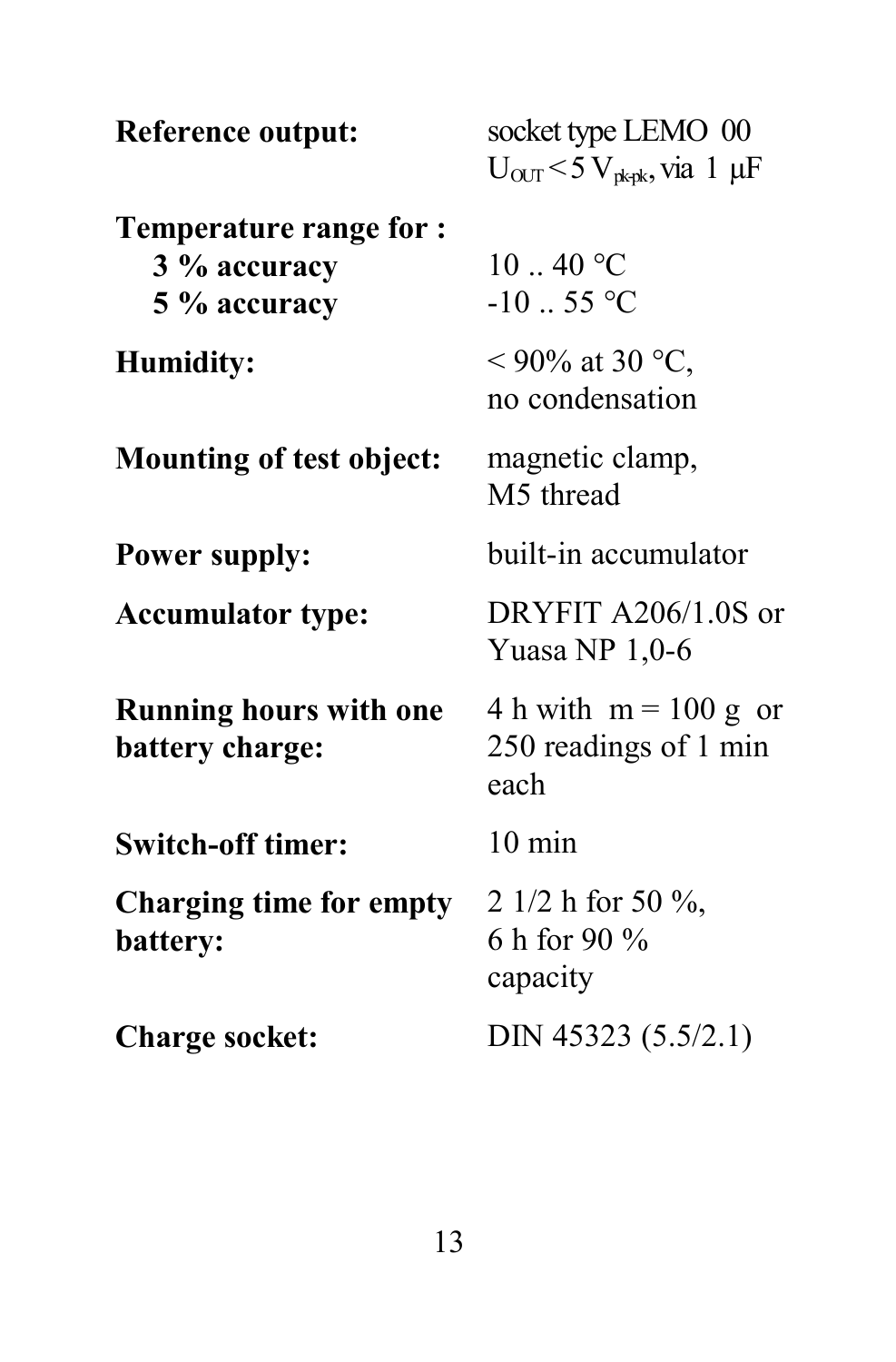| <b>Supplied accessories:</b> | 12 VDC mains plug                      |
|------------------------------|----------------------------------------|
|                              | adapter                                |
|                              | $(100240 \text{ VAC}, 50/$<br>$60$ Hz) |
|                              | plastic carrying case                  |
|                              | stud bolts:                            |
|                              | $M3(021)$ ,                            |
|                              | M5 (003)                               |
|                              | stud adapters:                         |
|                              | $M5/M3(tap)$ (022),                    |
|                              | M5/UNF 10-32 (045),                    |
|                              | M5/1/4"-28 (046),                      |
|                              | M5(tap)/M8 (044)                       |
|                              | protection disc                        |
|                              | signal cable (VC13)                    |
|                              | reference cable (VC13)                 |
| <b>Optional accessories:</b> | car supply adapter cable<br>VC10-030   |
|                              | M5 adhesive flange 029                 |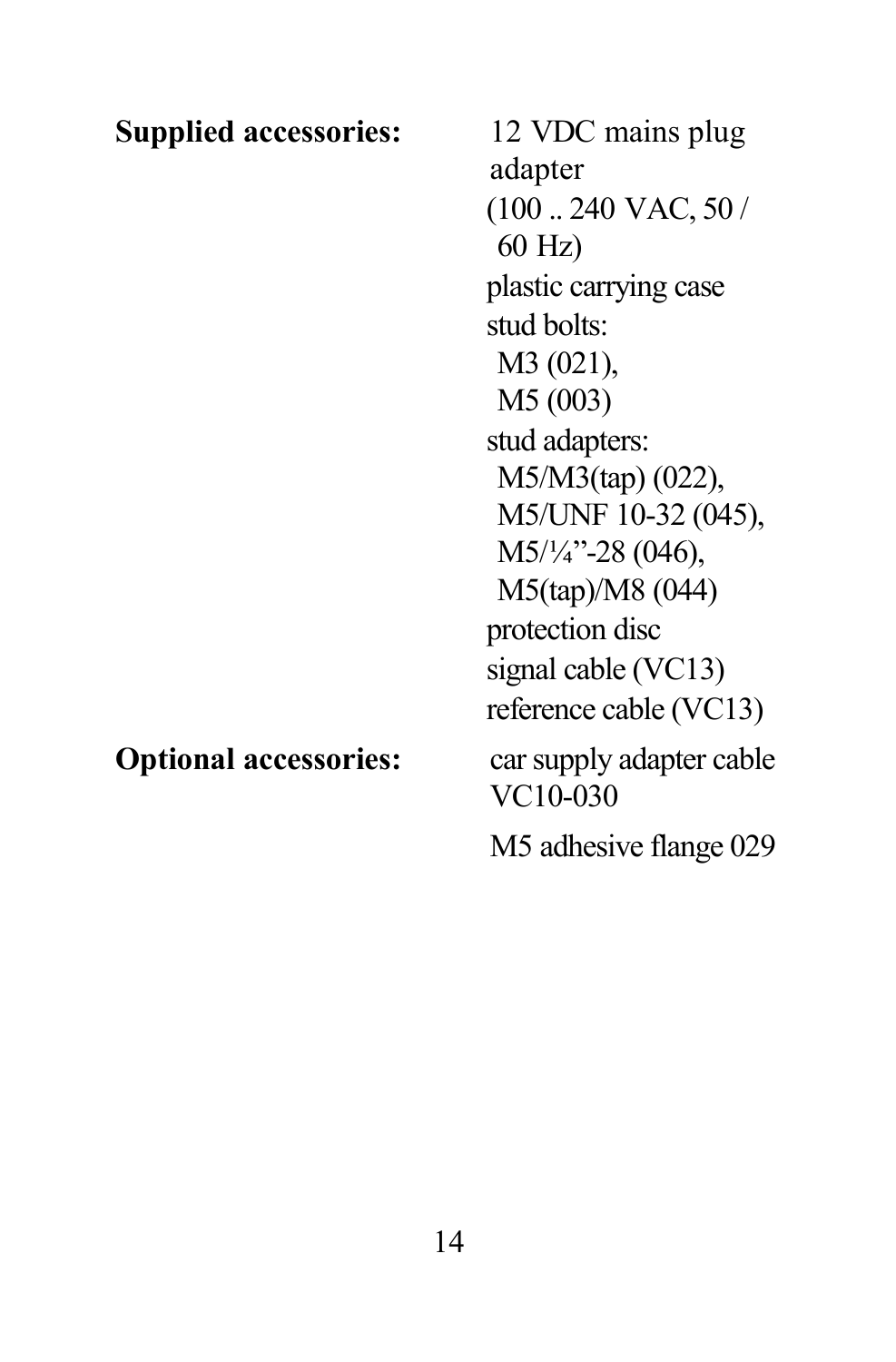# $\epsilon$

#### **Declaration of Conformity**

Product: Vibration Calibrators Models: VC10 / 11 / 12 / 13

It is hereby certified that the above mentioned product complies with the demands pursuant to the following standards:

> EN 50081-1 EN 50082-1

responsible for the manufacturer

Metra Mess- und Frequenztechnik Meissner Str. 58 D-01445 Radebeul

Manfred Weber

Radebeul, February 14, 1997